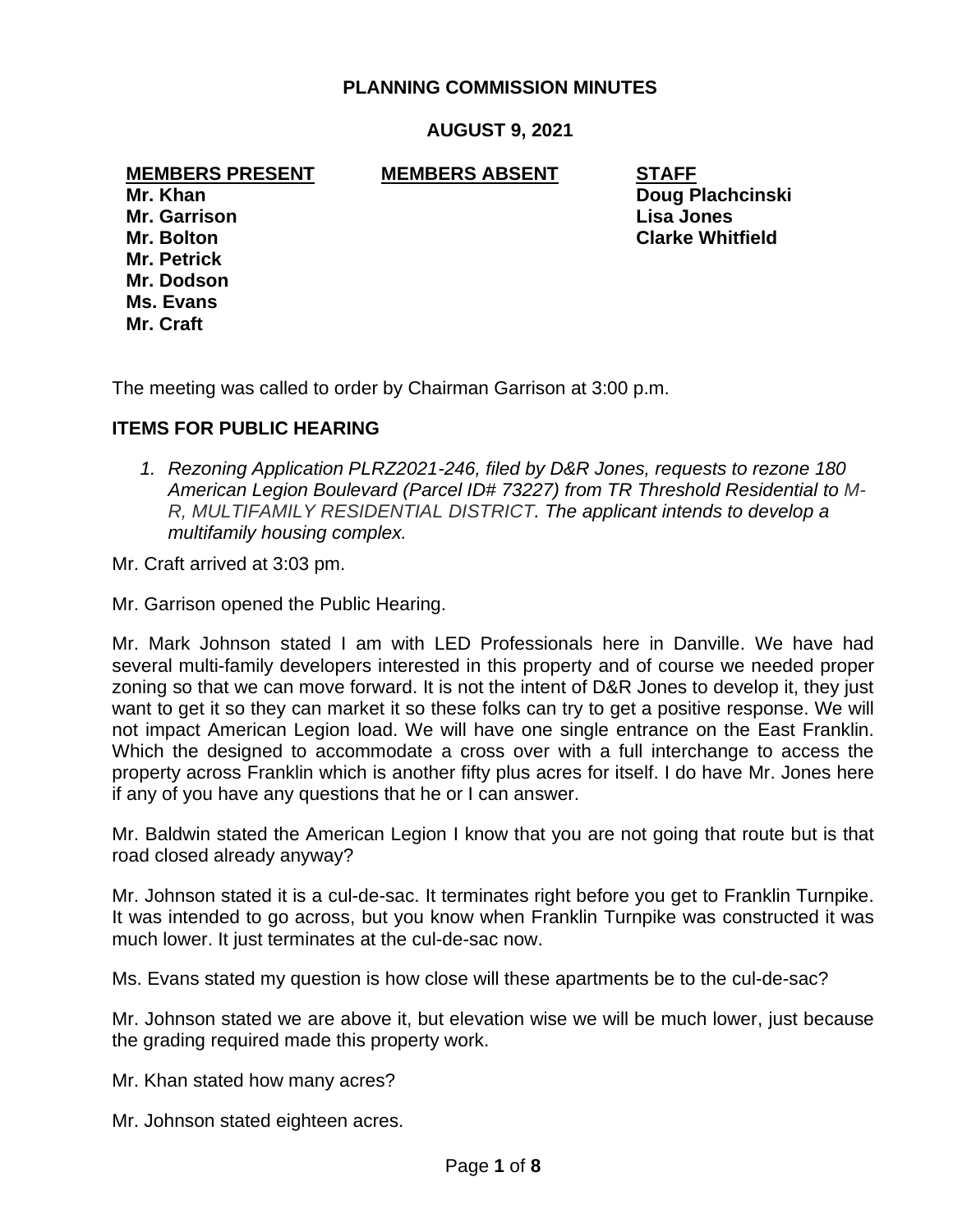Mr. Khan stated you say there is going to be a road leading to that and how will it affect the American Legion?

Mr. Johnson stated no, there will be a new road connected to Franklin Turnpike.

Mr. Khan stated from Franklin?

Mr. Johnson stated it will not be connected to the American Legion road.

Mr. Petrick so this is still a specula true endeavor and of course you don't have any plans or things like that?

Mr. Johnson stated we did a layout which we shared with you guys to try to get an idea of how many units we think we could reasonably get on there considering the grading area and the parking requirements. Whoever buys it will provide full development of open drawings for the city ordinance as well as TIA traffic studies or any of that stuff.

Mr. Bolton stated that needs us to disapprove or say a recommendation of approval before they even do all those plans.

Mr. Johnson stated we will need all the city approvals. This is just to get it to a point where we can market it. Instead of these guys looking at it to find the zoning and then walk away at least we will say, okay, it's zoned as multifamily, go at it.

Mr. Kahn stated how many acres?

Mr. Johnson stated eighteen acres.

Mr. Kahn stated you said that it will be a road leading to that and it's not going to affect the American Legion?

Mr. Johnson stated there will be a new road connecting to Franklin Turnpike.

Mr. Craft stated isn't there a small stream connected to that property?

Mr. Johnson stated there is a stream down below us.

Mr. Craft stated do you have to have EPA to look and get approval of that. Are there any plans for that?

Mr. Johnson stated I did a little quick grading plan and we're just staying away from it. It doesn't work and there is such a steep drop off down there. When you get next to the creek it doesn't gain any good areas.

Mr. Craft stated has there been a study yet of how much runoff is going to go into the stream?

Mr. Johnson stated no, that will come with the full development drawings. We'll have stormwater management devices to control it. That's all part of the final approval.

Mr. Garrison closed the Public Hearing.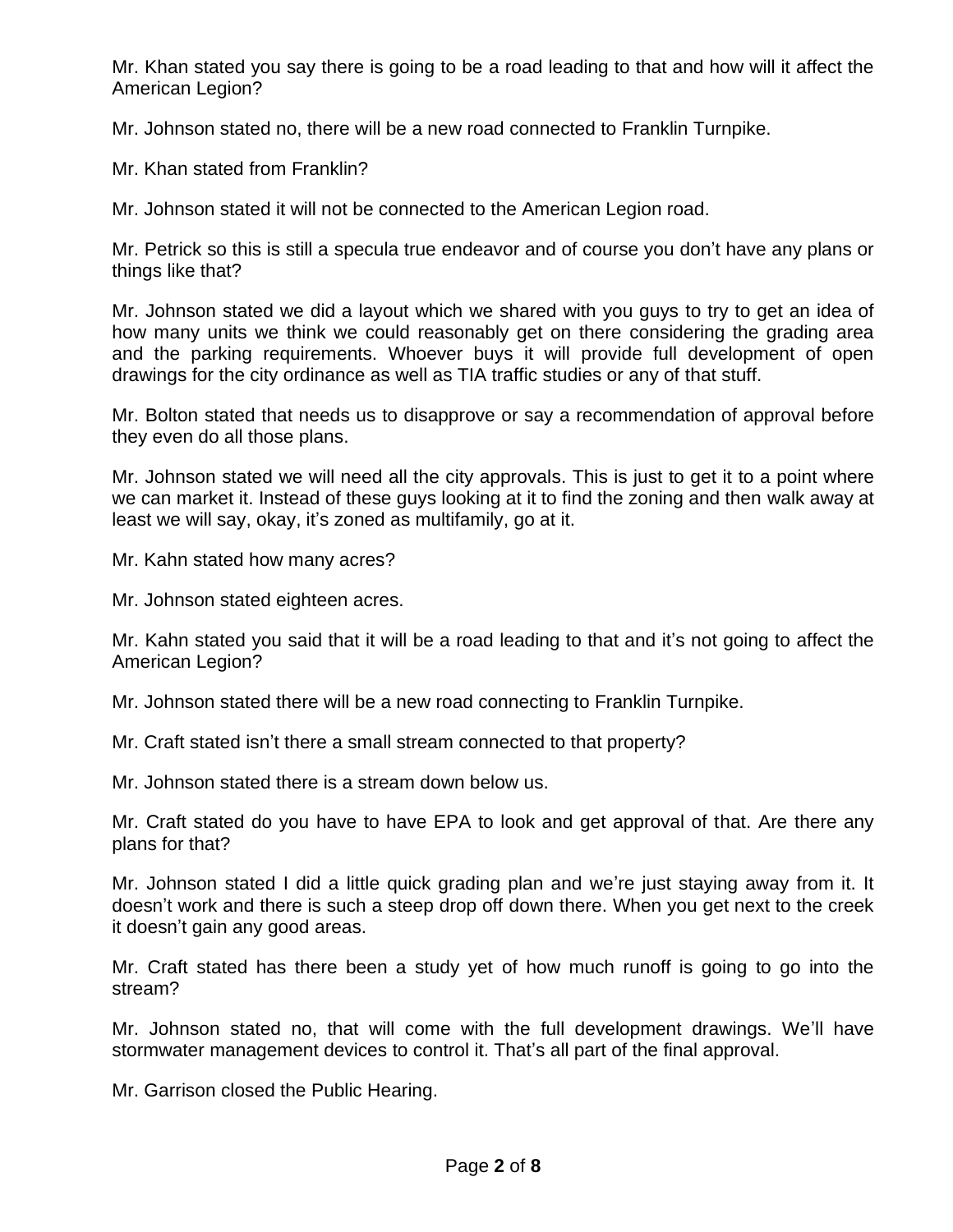Mr. Garrison stated one of the things that we need to understand is that we are not approving the development of this today. We are only approving the zoning change. Anything that is developed on that property will have to meet all city's requirements prior to being built. I don't think that would come back to us; it shouldn't once it is properly zoned. Then the city's building requirements would take effect. Before you make a motion, I want to ask you to do one thing, because I can't make the motion. Just to elevate any concerns with the people on American Legion Boulevard would you be willing to put in there a condition that the back gate to the entrance to the American Legion Boulevard must be locked and only used for emergency purposes, so there will not be any confusion about the ingress and egress on American Legion Boulevard.

Mr. Bolton stated but it's like that already.

Mr. Garrison stated I'm not sure that it is locked. I was over there less than an hour ago and it looked like to me that it was easily opened. I would like to make sure that it's locked so that we won't have traffic coming in and out on American Legion Boulevard.

Mr. Bolton stated is that a big deal process to close a road?

Mr. Plachcinski stated no, our emergency services have lock boxes and keys like that in many places. It is pretty standard that we may want a secondary Egress to American Legion should the development proceed, but we don't want to generate traffic there. So, it would be for emergency access only.

Mr. Clark Whitfield stated much like they have over at the railroad crossing near the country club. There is a little-known emergency exit so emergency vehicles can get in and so that residents can get out in case there is an emergency in there.

Mr. Garrison stated and that is locked unless it is being blocked by a train.

Mr. Whitfield stated that is correct and it's being controlled by the closest fire department to the gate.

The applicant agreed to the condition.

**Mr. Bolton made a motion for recommendation of approval for Rezoning Application PLSUP 2021-246 with the condition that the cul-de-sac on the American Legion Boulevard be locked except for emergency purpose use as submitted. Ms. Evans seconded the motion. The motion was approved by a 7-0 vote.**

*2. Rezoning Application PLRZ2021-255, initiated by the City Planning Director, requests to rezone 924 Arnett Boulevard (Parcel ID# 00319) from OTR Old Town Residential to HR-C Highway Retail Commercial. The owner intends to operate commercial uses on the site as it was when developed in 1950.*

Mr. Garrison opened the Public Hearing.

Ms. Phyllis Inge stated, my husband and I are the owners of 916 Arnett Boulevard. We are right beside the property of 924 Arnett Boulevard. Mr. Holbrook is trying to rezone it to commercial. My husband and me have lived there for twenty-four years and we have put a lot into our property. We oppose this rezoning because we keep his property up. My husband mows the grass and we everything over there. This past year I retired, and I want to sit out on my porch and enjoy my home. I can't because of the renters that he has there,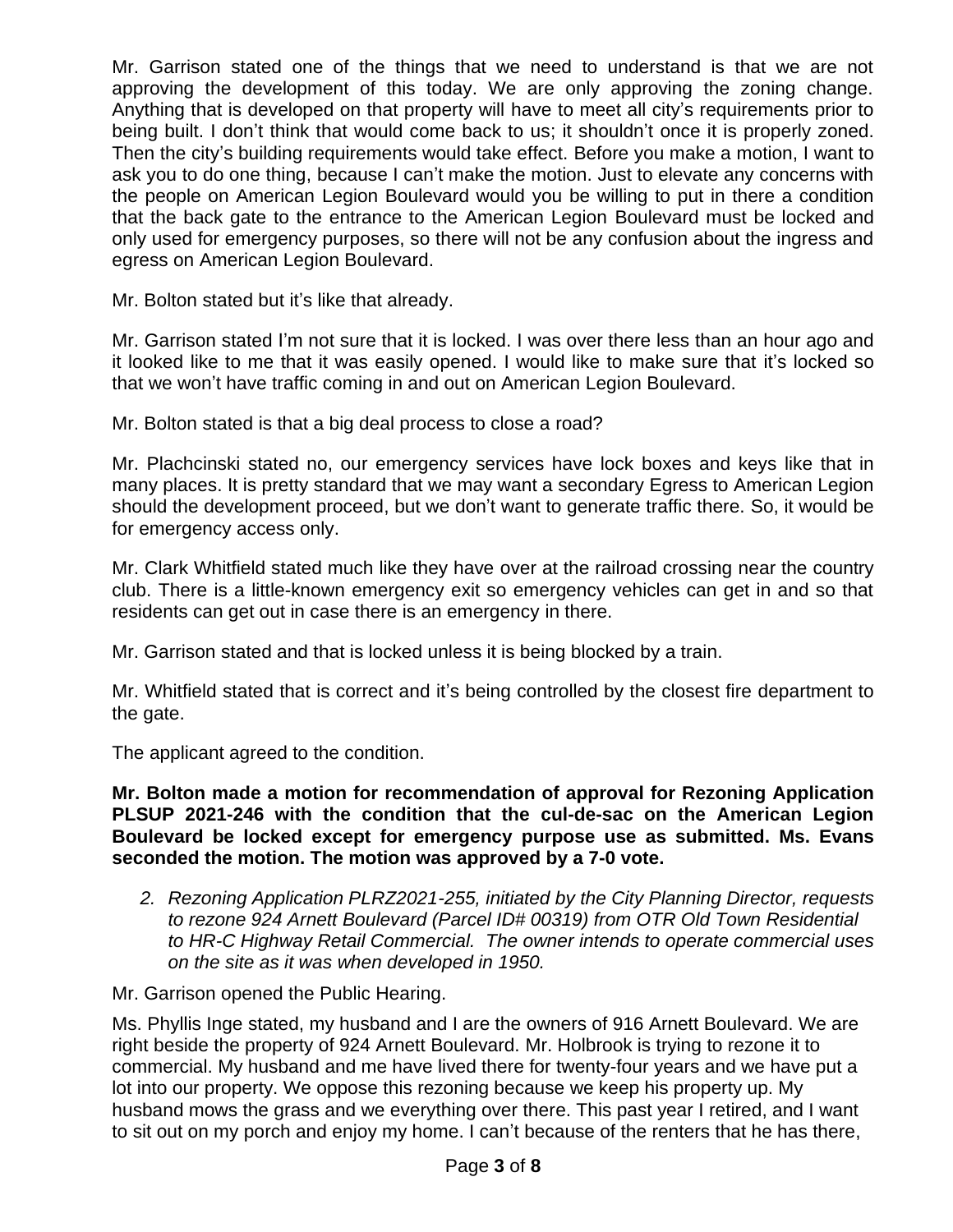the violent language, and men are coming out of there house and using the bathroom. I am standing in the kitchen and I see all of this and it is unnecessary. We have said something to him, and he says okay, but nothing changes. We would prefer to let it stay as Old Town Residential. I have talked to the owners of A-1 Traveler's service, the other day and he said how do you stand it? I told him that I had the police over here, but nothing was done. Before he rented it to the tattoo place it was a computer place, and we had no problem at all. We cut the grass and we would pick up trash. Since they put that Walmart behind us on Nor-Dan Drive and most of the traffic on Piney Forest they come from the backway of Dalton and Arnett. Some days we can't get out of the driveway because the traffic that is backed up. If you want to put a car wash or something there, it's not going to work because traffic is backed up. I wish you could come over there and look at it in the evenings because every week is like that. I would appreciate if you would consider not to rezone it and leave it as residential.

Mr. Bolton stated what did you say is there now?

Ms. Inge stated it is an empty building there but next to him he owns all that property from 924 Arnett all the way down. Beside the empty building is a tattoo parlor.

Mr. Craft stated you don't think you would rather have commercial than what you have there now?

Ms. Inge stated there is nothing there.

Mr. Craft stated you have all these people coming in and out using the property.

Ms. Inge stated there is one way in and one way out. When we bought our home the homeowners before us said that we had access to that driveway to go to our back shed. We have that but the tattoo parlor and the hairdressers are blocking the driveway. We asked Holbrook to put signs saying don't block the driveway, but he won't do it. Like I said for twenty-four years my husband has been cutting their grass and has gotten no thank you or anything. We do it out of the goodness of our heart. We want our property to look nice because I work hard and my husband did thirty-eight years at Goodyear, and I did thirty some years at Health-Tex, and I worked eight years at Mohawk, and now I am retired. I am seventy-one years old I shouldn't be subjected to all that abuse over there.

Mr. Craft stated that was my question wouldn't you think that you would be better off commercial there rather than what you have now?

Ms. Inge stated no because we don't know what he will put there. If you had property wouldn't you check on your property that you had renters in. You don't see him over there checking on his property. I don't want my property to go down because his is going down. I pay taxes just like he does.

Mr. Garrison closed the Public Hearing.

Mr. Doug Plachcinski stated I would respectfully ask the Planning Commission to table this item until the next meeting so perhaps I can talk to Mr. Holbrook and provide him the feedback and maybe connect with Ms. Inge and try to straighten out the situation to see if there is some resolution that they can agree on like a conditional rezoning or something before we take action.

Mr. Garrison stated before we make a motion is there anyone living in that building now? It is not suitable for a residence. It was brought into the city in 1951 in the annexation. I believe that building was there as a business in 1951 when it was brought in, but I'm not positive.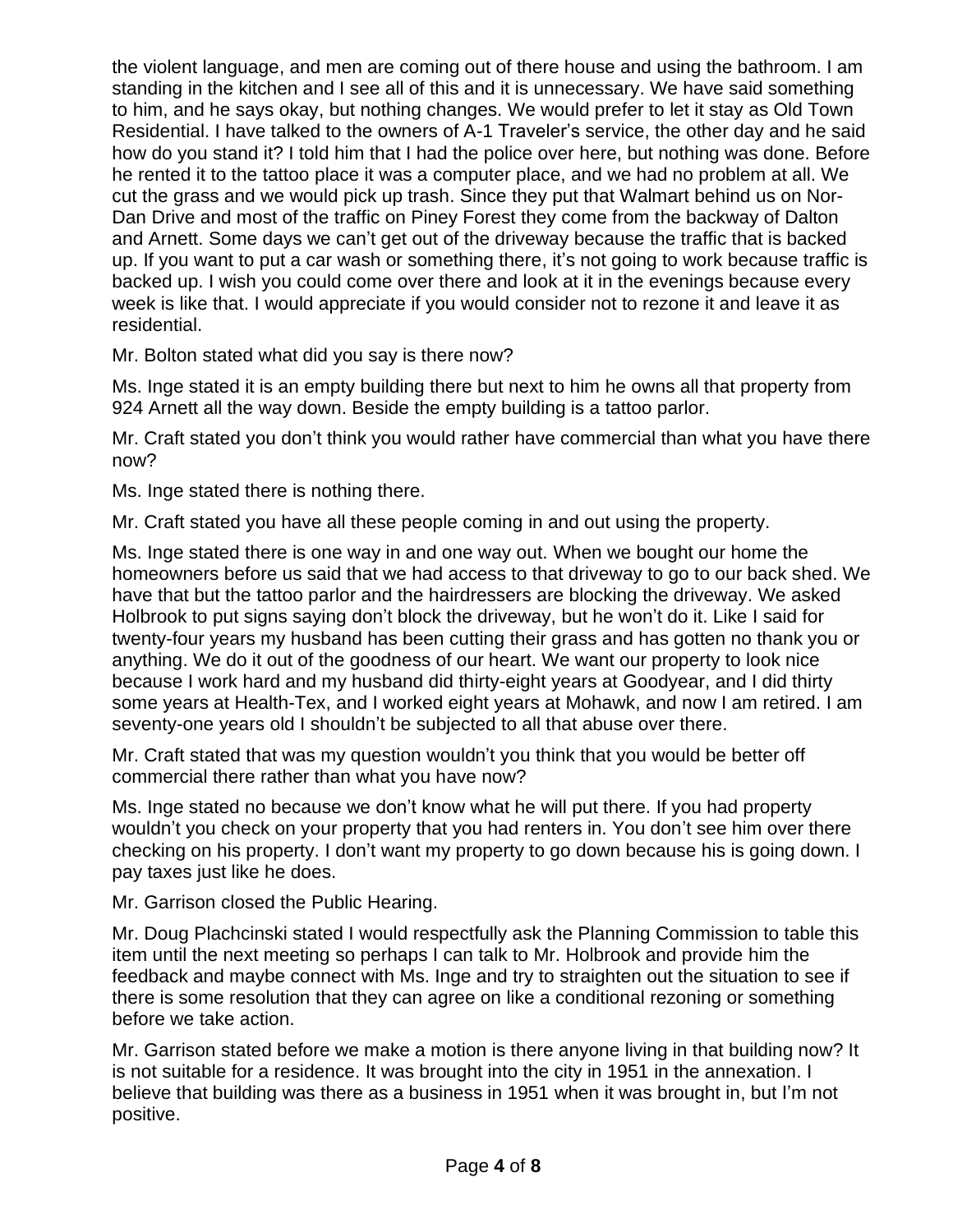**Mr. Craft made a motion to postpone Rezoning Application PLSUP 2021-255 until the next meeting. Mr. Dodson seconded the motion. The motion was approved by a 7-0 vote.** 

*3. Rezoning Application PLRZ2021-259, initiated by the City Planning Director, requests to rezone 212 Jefferson Avenue (Parcel ID# 24689) from OTR Old Town Residential to M-R, MULTIFAMILY RESIDENTIAL DISTRICT. The owner is rehabilitating the historic Old West End multifamily dwellings.*

Mr. Garrison opened the Public Hearing.

Mr. Steven Staats stated this was a single-family home back in the late 1800's and for some reason they disappeared. They built this six-plex and it operated as an apartment since then. I think it has been vacant for about eight years. I bought six apartments and refurbished it into six apartments and was notified that it is still zoned as single-family. So, that's why I want to make it multi-family since it has been used has a multi-family for about sixty, seventy to eighty years.

Mr. Dodson stated so how many units do you think that you will have?

Mr. Staats stated It is the original six and I'm not adding or subtracting.

Mr. Petrick stated I heard some conversation about condominiums. Do you plan to change or switch these?

Mr. Staats stated I don't think so. It was up in the air.

Mr. Craft stated will you have six different meters?

Mr. Staats stated it will be separate water meters, gas meters, and separate electricals.

Mr. Garrison closed the Public Hearing.

Mr. Garrison stated Mr. Attorney your favorite legal nonconforming words.

Mr. Whitfield stated that is correct.

## **Mr. Petrick made a motion for recommendation of approval for Rezoning Application PLRZ2021-258 as submitted. Mr. Craft seconded the motion. The motion was approved by a 7-0 vote.**

*4. Rezoning Application PLRZ2021-260, initiated by the City of Danville Planning Director requests to amend Chapter 41 entitled "Zoning Ordinance" of the Code of the City of Danville, Virginia, 1986 as amended. Specifically, to amend Article 2. Section Y. Short Term rentals to update the City's short-term rental provisions and consolidate the zoning regulations regarding such into this section.*

Mr. Garrison opened the Public Hearing.

# **Then Mr. Plachcinski summarize those changes please see below:**

## **BACKGROUND AND SUMMARY**

The City recently received an influx of short-term rental requests and noticed many non-complaint short-term rentals. Further, there was a police incident at one of the unpermitted short-term rentals. The incident prompted a review of the short-term rental regulations. A summary of the changes are as follows:

- Remove definitions for boardinghouse, homestay, and 'short-term rental, entire furnished home'. These definitions are unused elsewhere in the ordinance and add to confusion.
- Revise the short-term rental definition to remove regulations.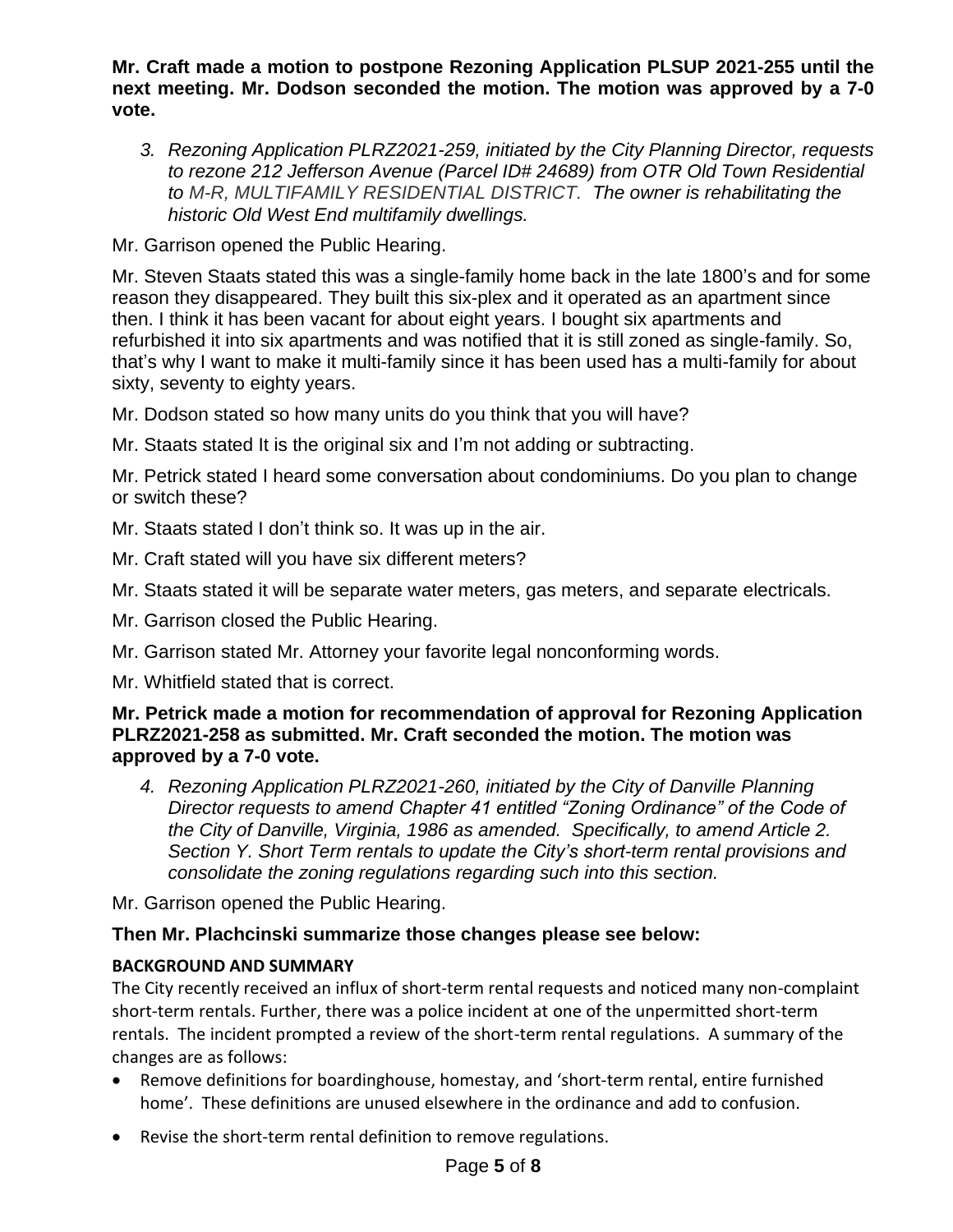- Remove the subsection addressing short-term rentals in the home occupation section.
- Remove the requirements for a registration and replace them with the business license process that the Planning Division uses for other zoning approvals.
- Establish a specific regulation subsection that addresses zoning districts, emergency contact, parking, building code, rental inspection districts, and rental period.

# **Article 15 Definitions**

*Short-term rental.* Any furnished residential property that provides sleeping accommodations for monetary compensation for thirty (30) or fewer consecutive days. This definition specifically excludes establishments otherwise licensed as businesses with the City or State like bed and breakfast establishments, hotels, and motels.

# **Article 2.T. Home Occupations.17. (DELETED)**

# **Article 2.Y. Short Term Rentals**

- 1. Short-term rental approval
	- a. Short-term rentals must obtain a business license clearance from the Zoning Administrator and register with the Commissioner of Revenue prior to operating or advertising the property for short-term rental.
	- b. A short-term owner/operator must apply for a receive a business license clearance prior to registering with the Commissioner of Revenue
	- c. The short-term rental must register with the Commissioner of Revenue to collect and remit the City's transient lodging tax and other applicable fees as specified in Chapter 37 entitled "Taxation".
- 2. Short-term rental standards
	- a. A short-term rental may only provide short-term occupancy services for compensation for guests including lodging, packaged food and beverages, and other incidental items typically found within a residence. The short-term rental must not prepare food or beverages, provide event services, or provide unrelated services for compensation.
	- b. Short term rentals are permissible accessory uses to permitted dwellings in the SR-R, T-R, S-R, NT-R, OT-R, A-R, MHP-R, TO-C, CB-C, and TW-C zoning districts.
	- c. If the owner of a short-term rental does not live within 60 miles of the City, they must designate a responsible local agent to contact in case of emergencies when they apply for the Business License Clearance.
	- d. Short-term rentals must comply with applicable provisions of the Virginia Uniform Statewide Building Code (Danville City Code sections 9-81 through 9-88).
	- e. If a short-term rental is within a City Rental Housing Inspection Division, then the property must register as a rental property and maintain a certificate of compliance (City Code sections 9-204 through 9-207).
	- f. The minimum short-term rental contract rental period is 18 hours.
	- g. Short-term rentals are allowed the same signage as their associated dwellings under Article 10.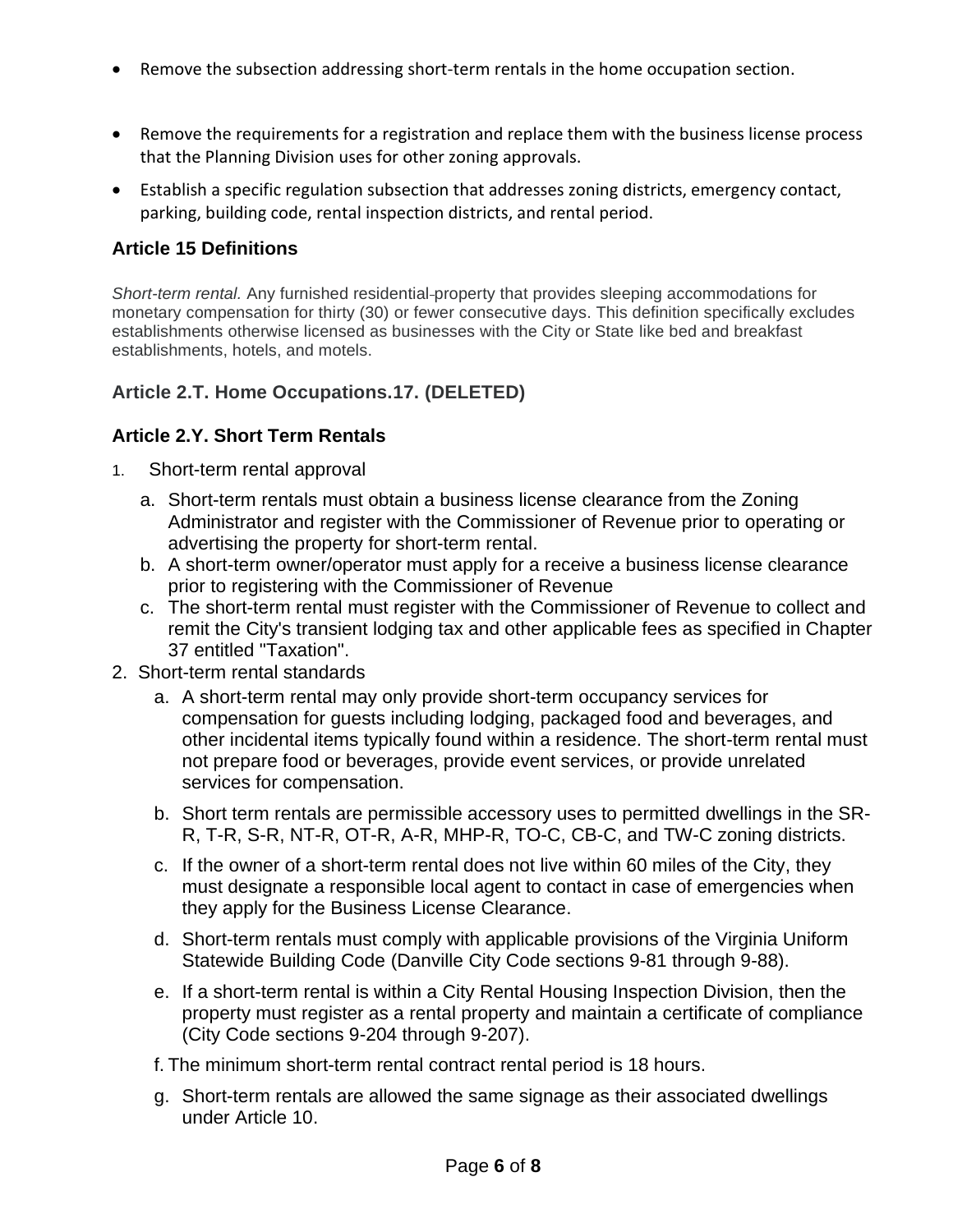h. Short-term rental parking must be on the associated property or on street immediately adjacent to it unless the short-term rental is in the CB-C or TW-C zoning districts.

Mr. Doug Plachcinski, Director of Planning with the City of Danville stated the city recently received an influx of short-term rental requests and noticed a lot of non-compliant short-term rentals. You know when we, the Commission of Revenue checks the websites, you know, often. There was a police incident at one of the short-term rentals and some of the neighbors expressed some concern. We decided to review the short-term rental regulations because we have them in different places in the ordinance. The goal here is to put them all in one place and to make sure they are consistent and make sure they align with the processes that we use for all our other functions in the department.

Mr. Bolton stated is there any way that it could be regulated? I guess they would have the normal rules if there was noise would the remedy be to call the police?

Mr. Plachcinski stated right, typically if there is a problem caused by renters then those are typically police issues. We want to make sure there is sufficient parking or that we have emergency contacts. The other big regulation that this clarifies is that when you register to get your business license you have to go to the commissioner of revenue, because our lodging taxes are a big source of revenue for the community. If we have a lot of folks that are operating transient lodging and are not paying their taxes then that is not a good example for collecting that revenue. This just helps us cement that step.

Mr. Bolton stated the regulation where the homeowner had to, I guess live in the property is that be removed, or do they have to live in the city or be in the state or does that matter?

Mr. Plachcinski stated there was never actually a requirement that said that. It didn't say for someone to operate an Airbnb that they had to live there. If the owner doesn't live within sixty miles, we are just asking for them to register an emergency contact so there is someone that we can contact that will be here. The incident where we had a shooting the owners were in Raleigh and they had not provided an address or contact information where anyone could get a hold of them. It was upsetting for the emergency responders and neighbors. We want to alleviate that potential problem.

Mr. Bolton stated what is the cost do you know that? Do you know yet of the license that they would pay?

Mr. Plachcinski stated the clearance is eleven dollars. I think if the commissioner of revenue wants them to register as a business then I believe it is a fifty-dollar annual fee. For example, the home that we had an incident at rents for three hundred a night. So, the fees that we are asking is very minimal for the regulation side. We're not trying to make revenue or cover costs on that. We are just saying that they can pay their transient lodging fees and get the revenue that way based on their success.

Mr. Bolton stated that will work.

Mr. Petrick stated did you say that you found a lot of people without licenses?

Mr. Plachcinski stated if you pull up AIRBNB or VRBO nearly all of them in Danville are not registered.

Mr. Petrick stated is the commissioner taking this under advisement?

Mr. Plachcinski stated we are trying to work together again, but part of that will be cleaning this up. So that we can get together a very short concise handout explaining the rules and make sure that you understand that it is not a hurdle, but a step.